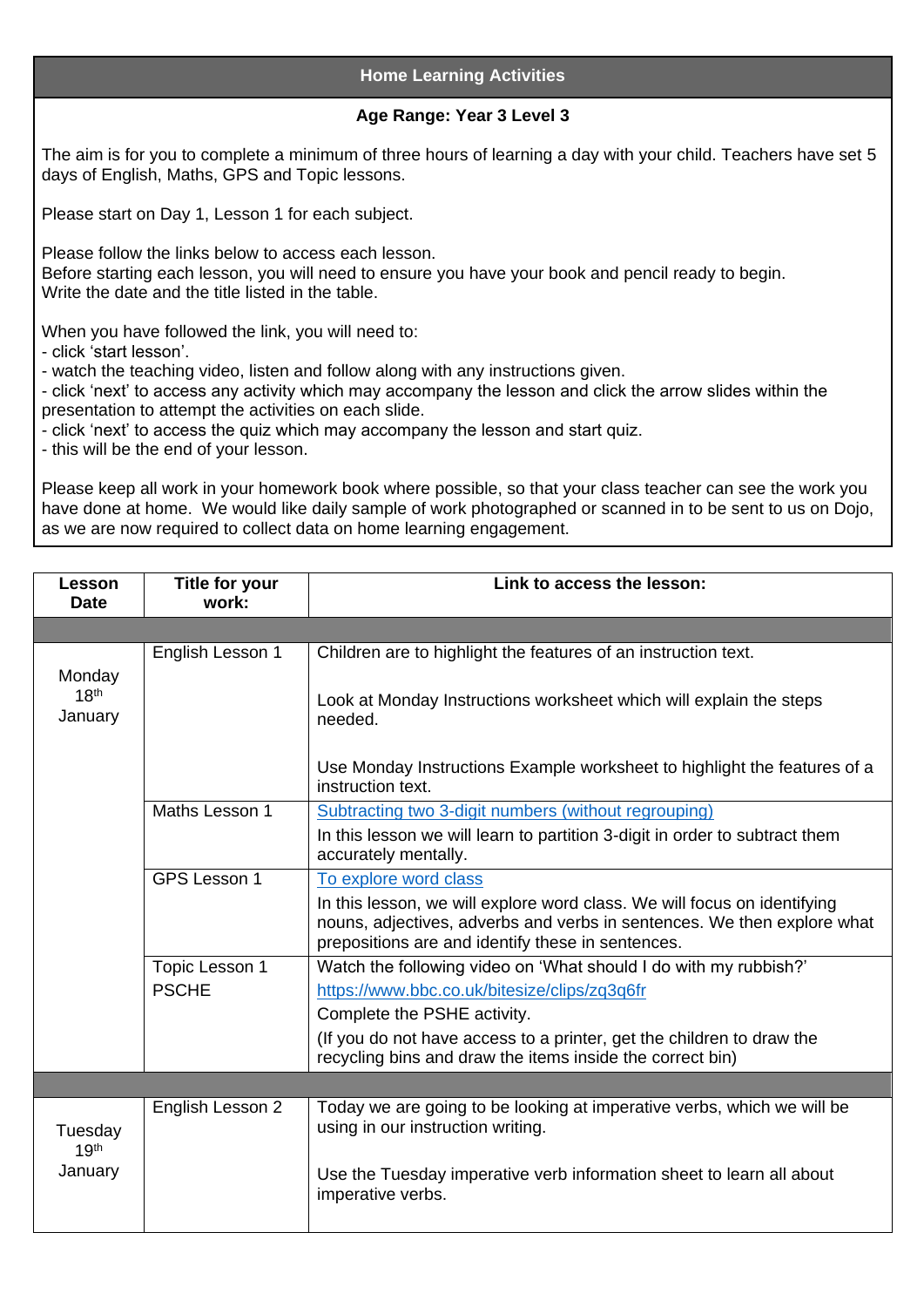|                                      |                             | Once you are happy that you are confident using imperative verbs,<br>complete the Tuesday imperative verbs worksheet.                                                                                                                         |
|--------------------------------------|-----------------------------|-----------------------------------------------------------------------------------------------------------------------------------------------------------------------------------------------------------------------------------------------|
|                                      | Maths Lesson 2              | Applying rounding for estimating (adding)                                                                                                                                                                                                     |
|                                      |                             | This lesson will build on knowledge of the 10 times table in order to<br>estimate by rounding to answer addition questions                                                                                                                    |
|                                      | GPS Lesson 2                | To explore expanded noun phrases                                                                                                                                                                                                              |
|                                      |                             | In this lesson, we will explore expanded noun phrases. We will start by<br>introducing the adjective, adjective noun expression. Then we will look at<br>adding in prepositional phrases and to identify these in an expanded noun<br>phrase. |
|                                      | Topic Lesson 2<br><b>PE</b> | https://www.youtube.com/watch?v=o-ZCP91mjeE                                                                                                                                                                                                   |
|                                      |                             |                                                                                                                                                                                                                                               |
| Wednesday<br>20 <sup>th</sup>        | English Lesson 3            | Today we are going to be writing instructions on how to make a jam<br>sandwich.                                                                                                                                                               |
| January                              |                             | Discuss how to make a jam sandwich, you could even make one together<br>if you have some bread or jam in your fridge. If not use the Wednesday<br>how to make a jam sandwich worksheet.                                                       |
|                                      |                             | Once you have discussed how to make a jam sandwich, complete the<br>Wednesday worksheet, write down your instructions, and remember to use<br>your imperative verbs.                                                                          |
|                                      | Maths Lesson 3              | <b>Applying rounding for estimating (subtracting)</b>                                                                                                                                                                                         |
|                                      |                             | This lesson will build on knowledge of the 10 times table in order to<br>estimate by rounding to answer subtraction questions                                                                                                                 |
|                                      | GPS Lesson 3                | To explore the functions of fronted adverbials                                                                                                                                                                                                |
|                                      |                             | In this lesson, we will explore fronted adverbials. We look at how they can<br>be made up of words or phrases. Then we will explore how they are used<br>to show, 'when', 'where' and 'how'.                                                  |
|                                      | Topic Lesson 3              | Read the information about Queen Victoria and her family.                                                                                                                                                                                     |
|                                      | <b>History</b>              | Complete the two tasks to make family trees on the Topic History 20.1.21<br>activity sheet.                                                                                                                                                   |
|                                      |                             |                                                                                                                                                                                                                                               |
|                                      | English Lesson 4            | Today we are going to be planning our instruction writing.                                                                                                                                                                                    |
| Thursday<br>21 <sup>st</sup> January |                             | You will need to use the Thursday Text sheet to look at the section of the<br>text where Price Albert makes the bathing machine.                                                                                                              |
|                                      |                             | Whilst looking at this, children need to think about how the bathing<br>machine is built so that they can begin to think about the instructions.                                                                                              |
|                                      |                             | Children are to complete the instructions planning worksheet and draw<br>pictures to plan their instructions.                                                                                                                                 |
|                                      | Maths Lesson 4              | Adding two 3-digit numbers (regrouping in one column)                                                                                                                                                                                         |
|                                      |                             | This lesson will build on knowledge of partitioning and estimating and<br>introduce column addition.                                                                                                                                          |
|                                      | GPS Lesson 4                | To explore pronouns                                                                                                                                                                                                                           |
|                                      |                             | In this grammar lesson, we will be focusing on pronouns and the role they<br>play in our writing.                                                                                                                                             |
|                                      | Topic Lesson 4<br>Art       | Can I design a Victorian plate? Build on your designs from the cameos<br>last week. You could draw around a plate onto paper to get your circle or                                                                                            |